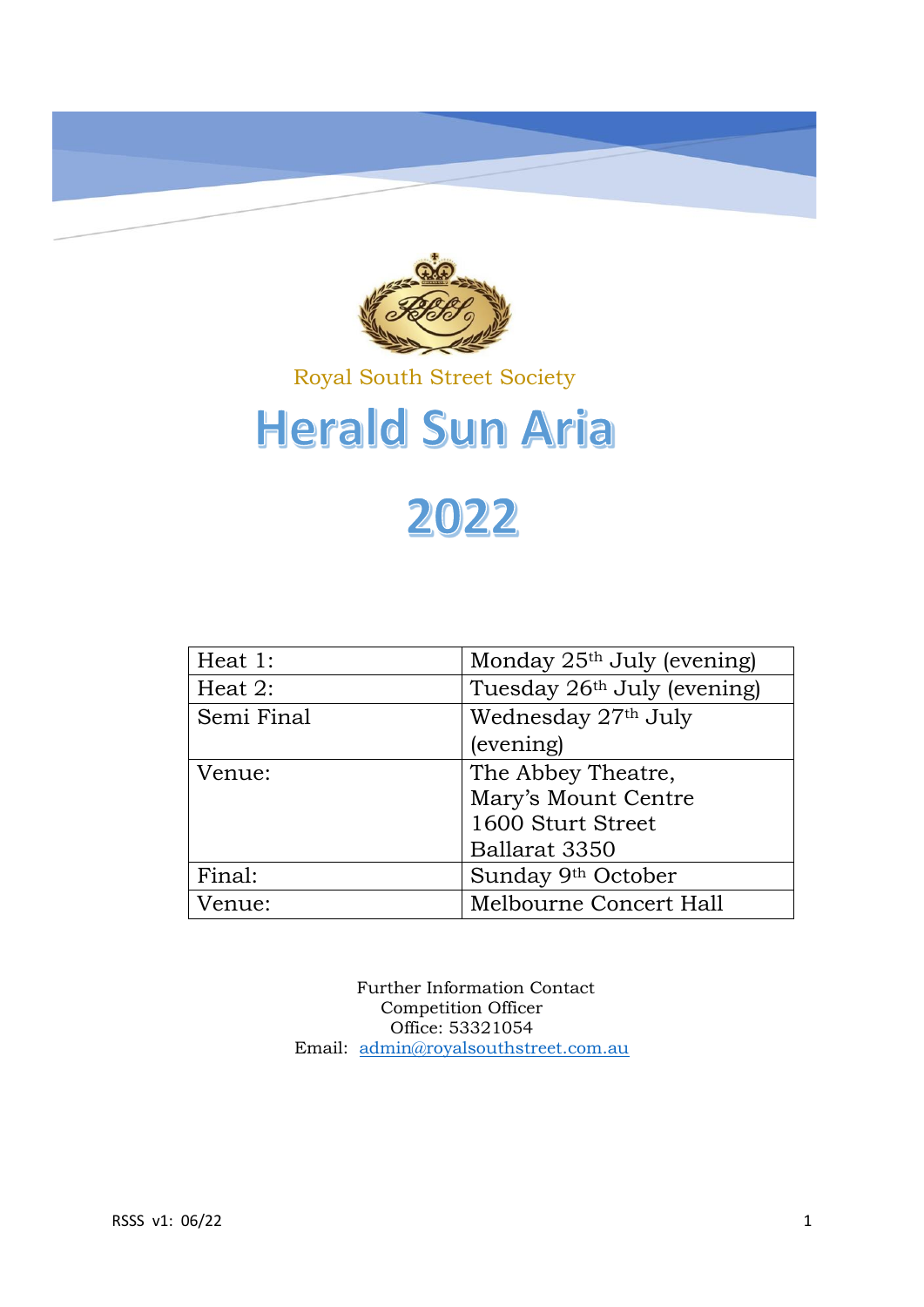

#### **HERALD SUN ARIA** *In partnership with Melbourne Opera Proudly supported by Medownick*

*99th Year*

#### *\$60,000 Awarded by the Herald Sun, Melbourne*

*Australia's oldest and most prestigious prize for emerging classical singers*

#### *ENTRIES CLOSE 30th June 2022*

**Adjudicators** To be advised

**Section Chair** Peter Zala

*Prizes* **Winner ~ \$30,000**

#### **The Dame Elizabeth Murdoch Prize ~ \$10,000**

**The Richard Divall Prize ~ \$10,000**

**John Fulford Prize - \$10,000**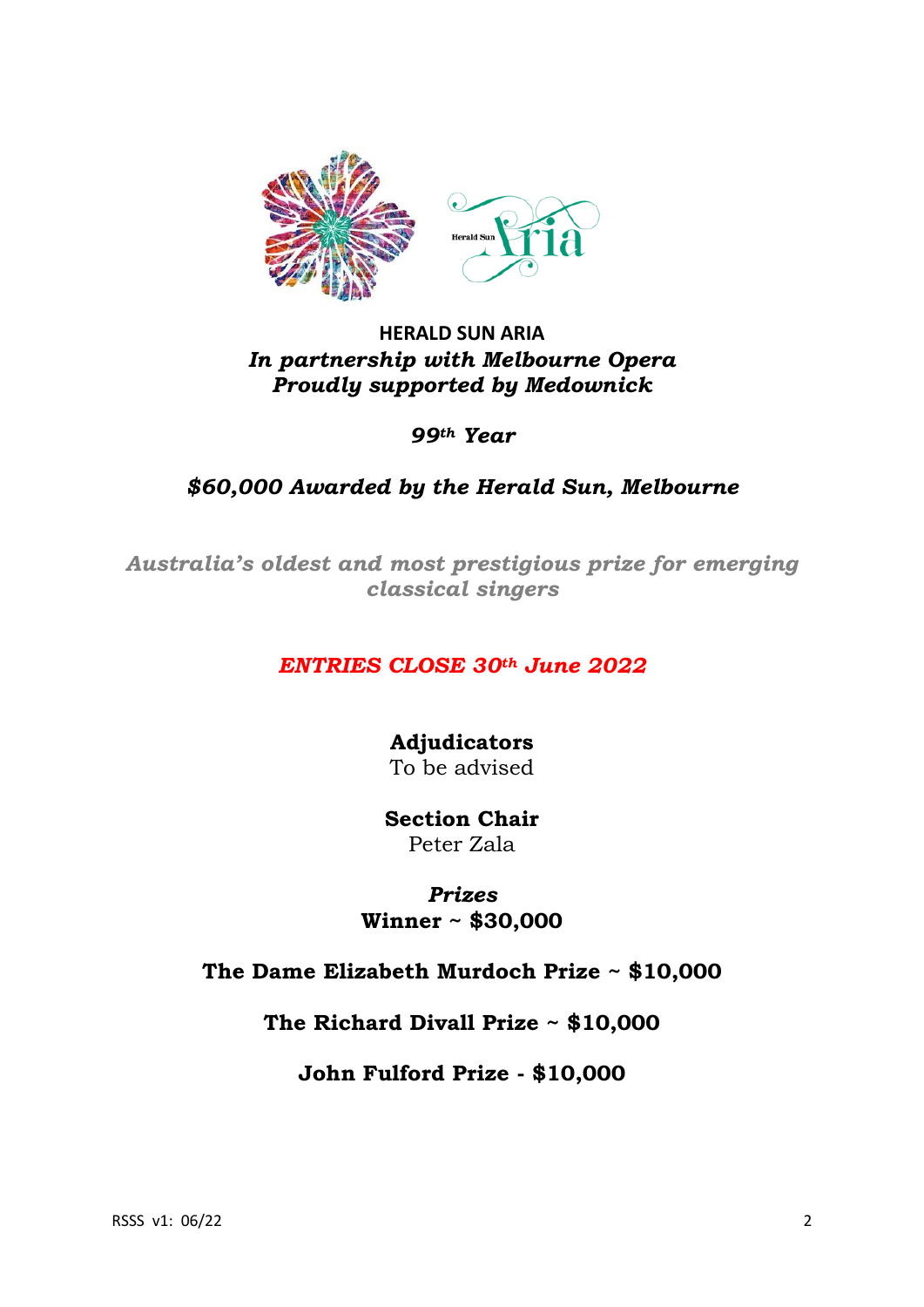### **Entry Fee ~ \$95**

#### **HERALD SUN ARIA CONDITIONS**

These conditions are to be read in conjunction with the Royal South Street Society General Conditions.

- 1) This contest is open to an Australasian (Australia, New Zealand, etc) person who has been resident in Australasia for at least 5 years immediately prior to October 1, 2021. Competitors must be at least 19 and not over 35 years of age on December 31, 2021 (E.g. Competitors can be aged 35 years and 11months – but must not have attained  $36<sup>th</sup>$  birthday prior to  $31<sup>st</sup>$  December). First prize winners of previous Herald Sun Aria Contests are not eligible to enter. In the semi-final and final the adjudicators will consider the singer's potential as well as their performance.
- 2) Competitors must enter in their own names and be prepared to furnish birth certificates and proof of residency, if requested.
- 3) Competitors must compete in the order in which their names appear in the official program, unless officially authorised or directed otherwise.
- *4) The closing date for entries is close of business (3pm) Thursday 30th June 2022.*
- *5) Competitors must email ~ [admin@royalsouthstreet.com.au](mailto:admin@royalsouthstreet.com.au) the full names of four arias from grand opera by Monday 18th July 2022*
- 6) Competitors in the heats will sing an aria of their own choice from the four submitted. In the semi-final, competitors must sing a different aria from that which they sang in the heat, which will be chosen by the adjudicators from the four, submitted. At the final in the Melbourne Recital Centre, Dame Elizabeth Murdoch Hall, Melbourne, it is intended that competitors sing two arias of their choice, from the form submitted, at least one of which has not previously been sung by that competitor in either the heats or the semi-final, however, this may be varied by the adjudicators in order to accommodate orchestral considerations. All arias are to be performed in the original language and key.
- 7) Twelve (12) will be selected from the heats to compete in a semi-final at the Royal South Street. From the semi-final five (5) will be selected to appear in the final Melbourne Recital Centre, Dame Elizabeth Murdoch Hall, Melbourne. In addition, two semi-finalists may be chosen as emergencies. The five (5) finalists must be available for two interviews – firstly with the adjudicators and secondly with a representative of the Herald Sun, immediately following the completion of the semifinal.